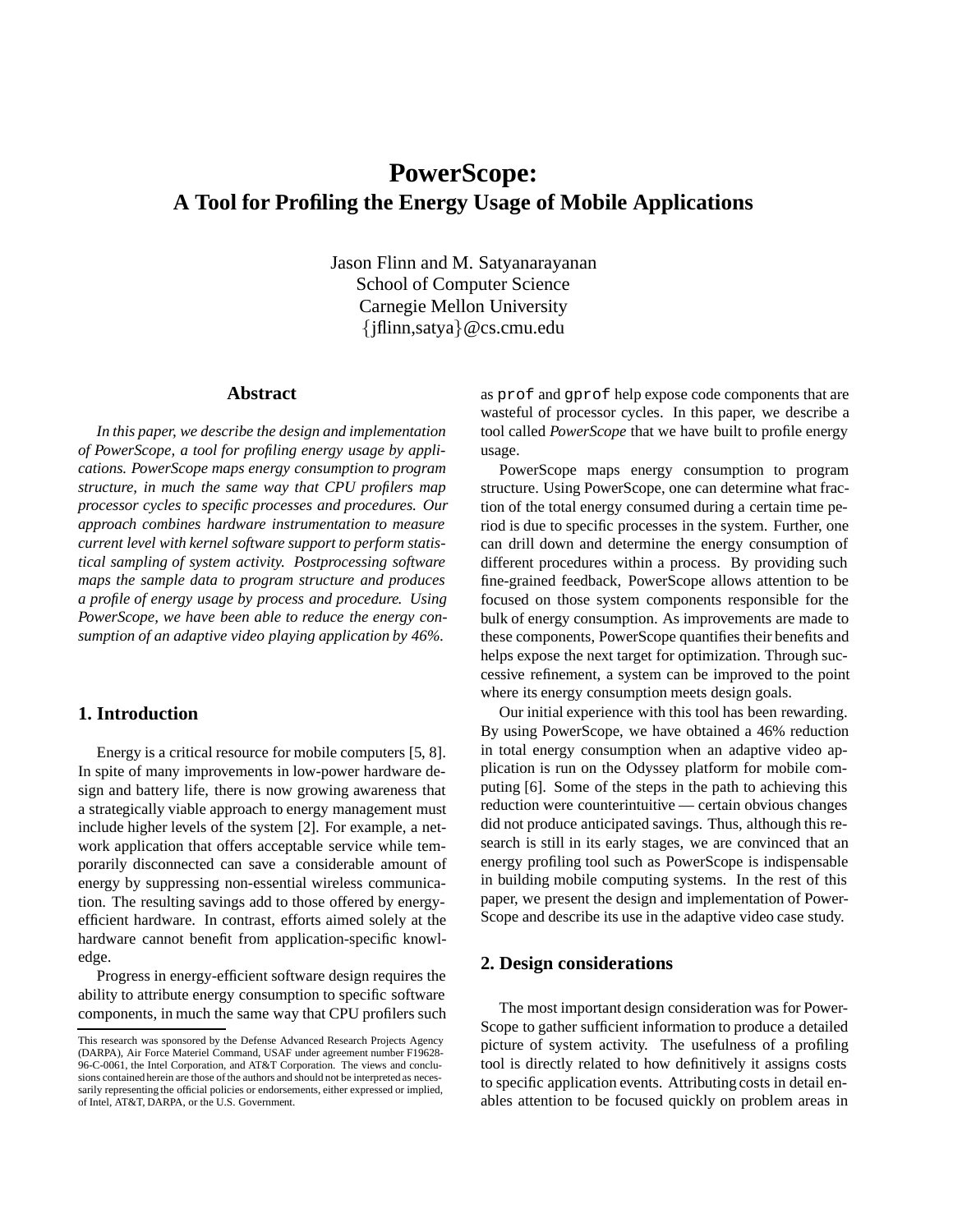the code. With this in mind, we felt it insufficient to map energy costs only to specific processes — we also desired to map costs to the procedure level.

A second consideration was that our tool monitor the activity of *all* processes executing on a computer system. We have found that profiling the activity of only a single process omits critical information about total energy usage. For instance, a task which blocks frequently may expend large amounts of energy on the screen, disk, and network when the processor is idle. Furthermore, asynchronous activity, such as network interrupts, can account for a significant portion of energy consumption. An energy profiler which monitors energy usage only when a specific process is executing will not account for the energy expended by these activities.

Finally, we have taken care to minimize the overhead generated by our tool. A profiler necessarily induces some overhead on the system that it monitors. For an energy profiler, this is reflected both in additional CPU usage and in additional energy expended during execution. We have striven to reduce this overhead.

# **3. Implementation**

# **3.1. Overview**

The prototype version of PowerScope, shown in Figure 1, uses statistical sampling to profile the energy usage of a computer system. To reduce overhead, profiles are generated by a two-stage process. During the data collection stage, the tool samples both the power consumption and the system activity of the profiling computer. PowerScope then generates an energy profile from this data during a later analysis stage. Because the analysis is performed off-line, it creates no profiling overhead.

During data collection, we use a digital multimeter to sample the current drawn by the profiling computer through its external power input. We require that this multimeter have an external trigger input and output, as well as the ability to sample DC current at high frequency. Our present implementation uses a Hewlett Packard 3458a digital multimeter, which satisfies both these requirements. A separate data collection computer controls the multimeter and stores current samples.

We considered an alternate implementation in which measurement and data collection were performed on the profiling computer using an on-board digital multimeter with a PCI or PCMCIA interface. However, this implementation makes it very difficult to differentiate the energy consumed by the profiled applications from the energy used by data collection and by the operation of the on-board multimeter. Further, our current implementation allows easy



This figure shows how PowerScope generates an energy profile. As applications executeon the profiling computer, the System Monitor samples system activity and the Energy Monitor samples power consumption. Later, the Energy Analyzer uses this information to generate an energy profile.

#### **Figure 1. PowerScope Architecture**

switching of the measurement equipment among different profiling targets.

Because our tool requires a small set of kernel modifications, we require that a source-available operating system run on the profiling computer. At present, we are using the NetBSD operating system. There is no specific operating system requirement for the data collection computer; we currently use Windows 95 to take advantage of manufacturer-provided device drivers for our multimeter.

The functionality of PowerScope is divided among three software components. Two components, the System Monitor and Energy Monitor, share responsibility for data collection. The System Monitor samples system activity on the profiling computer by periodically recording information which includes the program counter (PC) and process identifier (PID) of the currently executing process. The Energy Monitor runs on the data-collection computer, and is responsible for collecting and storing current samples. Because data collection is distributed across two monitor processes, it is essential that some synchronization method en-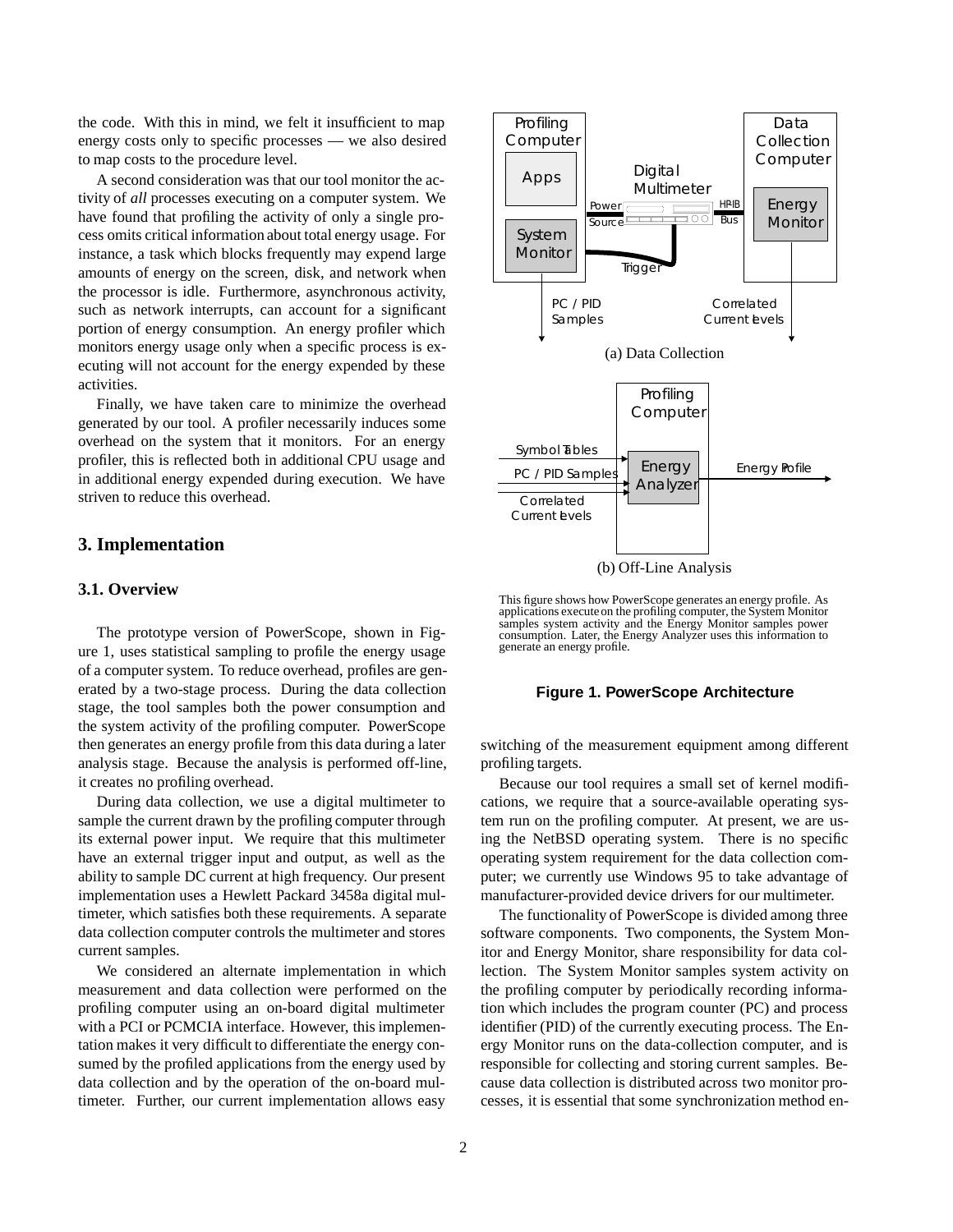```
pscope init (u int size);
pscope_read (void* sample,
             u_int size,
             u_int* ret_size);
pscope_start (void);
pscope_stop (void);
```
**Figure 2. PowerScope API**

sure that they collect samples closely correlated in time. We have chosen to synchronize the components by having the digital multimeter signal the profiling computer after taking each sample.

The final software component, the Energy Analyzer, uses the raw sample data collected by the monitors to generate the energy profile. The analyzer runs on the profiling computer since it uses the symbol tables of the executables on disk to map samples to specific procedures. There is an implicit assumption in this method that the executables being profiled are not modified between the start of profile collection and the running of the off-line analysis tool.

#### **3.2. The System Monitor**

The System Monitor consists of a user-level daemon process and a small set of modifications to the NetBSD kernel. Its design is similar to the sampling components of continuous profilers such as Morph [9] and DCPI [1]. Our current implementation samples system activity when triggered by the digital multimeter. Each twelve byte sample records the value of the program counter (PC) and the process identifier (PID) of the currently executing process, as well as additional information such as whether the system is currently handling an interrupt. This assumes that the profiling computer is a uniprocessor — a reasonable assumption for a mobile computer.

Samples are written to a circular buffer residing in kernel memory. This buffer is emptied by the user-level daemon, which writes the samples to disk. The daemon is triggered when the buffer grows more than 7/8 full, or at the end of data collection.

The System Monitor records a small amount of additional information to assist in the generation of energy profiles. The kernel fork(), exec(), and exit() routines are instrumented to record the pathname associated with each currently executing process. The NetBSD run-time system loader is also instrumented to record the loading of shared libraries. This information is written to the sample buffer during data collection, and is used during off-line

analysis to associate each sample with a specific executable image on disk.

We created a small number of system calls, shown in Figure 2, to allow applications to control profiling. The user-level daemon calls pscope init() to set the size of the kernel sample buffer. Since there is a tension between excessive memory usage and frequent reading of the buffer by the user-level daemon, the buffer size has been left flexible to allow efficient profiling of different workloads. The pscope\_read() system call is used by the user-level daemon to read samples out of the buffer. The pscope start() and pscope stop() system calls allow application programs to precisely indicate the period of sample collection. Multiple sets of samples may be collected one after the other; each sample set is delineated by start and end markers written into the sample buffer.

#### **3.3. The Energy Monitor**

The Energy Monitor runs on the data collection computer and communicates with the digital multimeter. It configures the multimeter to sample the current being drawn by the laptop from its external power source. In our experience, the voltage variation is extremely small (measured at less than 0.25%). Therefore, current samples alone are sufficient to determine the energy usage of the system. The battery is removed from the laptop while measurements are taken to avoid extraneous power drain caused by charging. Current samples are transmitted asynchronously to the Energy Monitor which stores them on disk for later analysis.

Sample collection is driven by the multimeter clock. Synchronization with the System Monitor is provided by connecting the multimeter's external trigger input and output to pins on the parallel port of the profiling computer. Immediately after the multimeter takes a current sample, it toggles the value of a parallel port pin. This causes a system interrupt on the profiling computer, during which the System Monitor samples system activity. Upon completion, the System Monitor triggers the next sample by toggling another parallel port pin (unless profiling has been halted by the pscope stop system call). The multimeter buffers this trigger until the time to take the next sample arrives.

Our original design used the clock of the profiling computer to drive sample collection. Although simpler to implement, that design had the disadvantage of biasing the profile values of activities correlated with the system clock. Using the multimeter clock also allows us to generate interrupts at a finer granularity then that allowed by the kernel stat clock routine. The user may specify the sample period as a parameter when the Energy Monitor is started. For all measurements reported in this paper, we used a sample period of approximately 1.6 ms.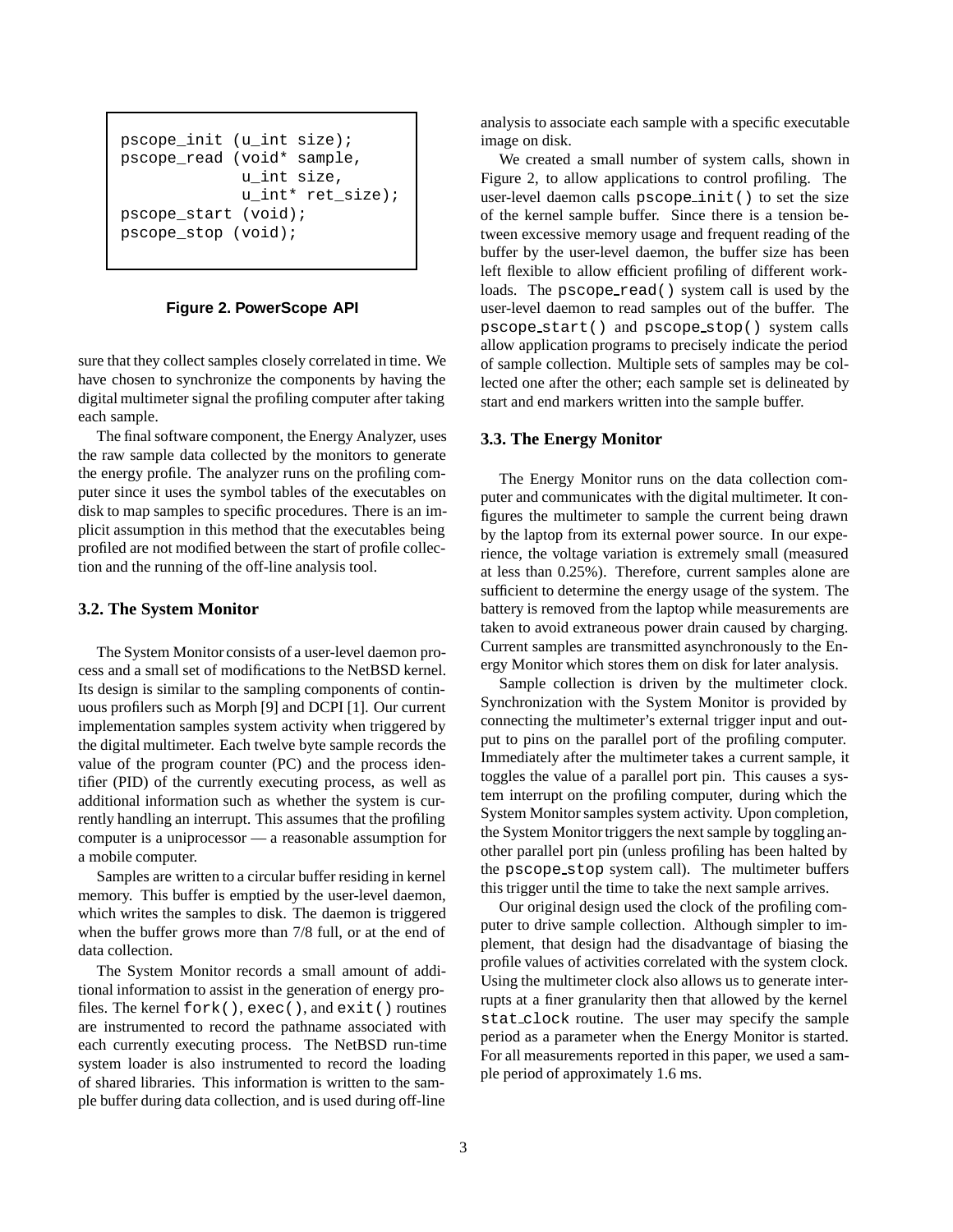| Process                                                                                                          | Elapsed<br>Time $(s)$                     | Total<br>Energy $(J)$                          | Average<br>(W)<br>Power               |
|------------------------------------------------------------------------------------------------------------------|-------------------------------------------|------------------------------------------------|---------------------------------------|
| /usr/odyssey/bin/xanim<br>/usr/X11R6/bin/X<br>/netbsd (kernel)<br>Interrupts-WaveLAN<br>/usr/odyssey/bin/odyssey | 66.57<br>35.72<br>50.89<br>18.62<br>12.19 | 643.17<br>331.58<br>328.71<br>165.88<br>123.40 | 9.66<br>9.28<br>6.46<br>8.91<br>10.12 |
| Total                                                                                                            | 183.99                                    | 1592.75                                        | 8.66                                  |

(a) Summary of Energy Usage by Process

| Energy Usage Detail for process /usr/odyssey/bin/odyssey |            |              |           |
|----------------------------------------------------------|------------|--------------|-----------|
| User-level procedures:                                   |            |              |           |
| Procedure                                                | Elapsed    | Total        | Average   |
|                                                          | Time $(s)$ | Energy $(J)$ | Power (W) |
| Dispatcher                                               | 0.25       | 2.53         | 10.11     |
| IOMGR CheckDescriptors                                   | 0.17       | 1.74         | 10.23     |
| sftp DataArrived                                         | 0.16       | 1.68         | 10.48     |
| rpc2 RecvPacket                                          | 0.16       | 1.67         | 10.41     |
| ExaminePacket                                            | 0.16       | 1.66         | 10.35     |

(b) Partial Detail of Process Energy Usage

|                          | Energy Usage Detail for process Interrupts-WaveLAN |              |           |
|--------------------------|----------------------------------------------------|--------------|-----------|
| Kernel-level procedures: |                                                    |              |           |
|                          | Elapsed                                            | Total        | Average   |
| Procedure                | Time $(s)$                                         | Energy $(J)$ | Power (W) |
|                          |                                                    |              |           |
| xferDMAbuffer            | 16.66                                              | 147.38       | 8.85      |
| pwlread                  | 0.30                                               | 2.90         | 9.65      |
| pwlget                   | 0.30                                               | 2.68         | 8.93      |
| pwlintr                  | 0.24                                               | 2.31         | 9.62      |
|                          |                                                    |              |           |
|                          |                                                    |              |           |

(c) Partial Detail of WaveLAN Interrupt Energy Usage

This figure shows a sample energy profile for an adaptive video playing application. Part (a) summarizes the energy usage by process. Part<br>(b) shows a portion of the detailed profile for a single process, while part (c) sh

# **Figure 3. Sample Energy Profile**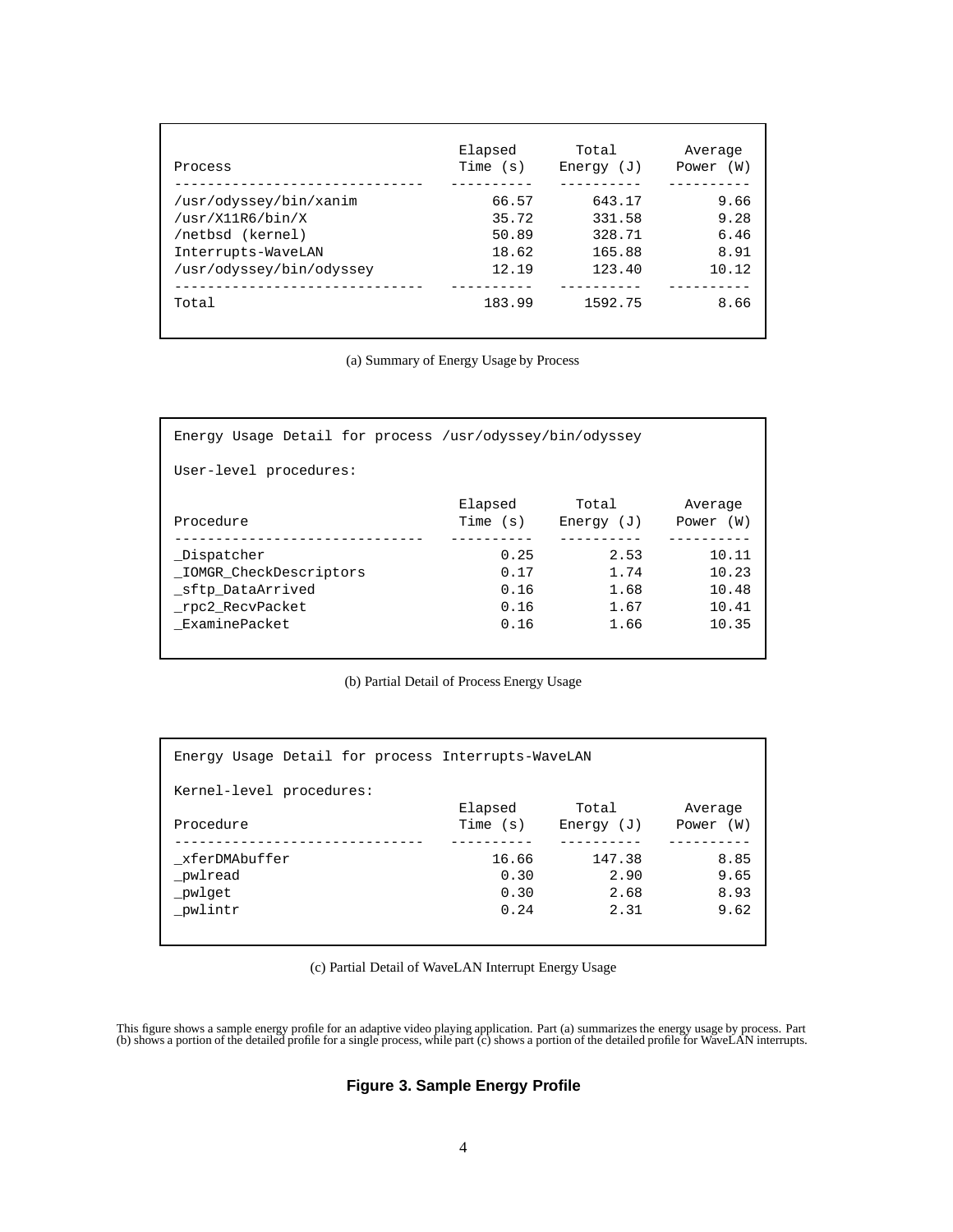#### **3.4. The Energy Analyzer**

The Energy Analyzer generates an energy profile of system activity. Total energy usage can be calculated by integrating the product of the instantaneous current and voltage over time. We can approximate this value by simultaneously sampling both current,  $I_t$ , and voltage,  $V_t$ , at regular intervals of time  $\Delta t$ . Further, in our current implementation,  $V_t$  is constant within the limits of accuracy for which we are striving. We therefore calculate total energy over  $n$ samples using a single measured voltage value,  $V_{meas}$ , as follows:

$$
E \approx V_{meas} \sum_{t=0}^{n} I_t \Delta t
$$
 (1)

The Energy Analyzer reads the raw data generated by the monitors and associates each current sample collected by the Energy Monitor with the corresponding sample collected by the System Monitor. The analyzer assigns each sample to a process bucket using the recorded PID value. Samples that occurred during the handling of an asynchronous interrupt, such as the receipt of a network packet, are not attributed to the currently executing process but are instead attributed to a bucket specific to the interrupt handler. If no process was executing when the sample was taken, the sample is attributed to a kernel bucket. The energy usage of each process is calculated as in Equation 1 by summing the current samples in each bucket and multiplying by the measured voltage  $(V_{meas})$  and the sample interval  $(\Delta t)$ .

The analyzer then generates a summary of energy usage by process, such as the one shown in Figure 3(a). Each entry displays the total time spent executing the process, the total energy usage of the process, and the average power usage (simply calculated by dividing the energy value by the time value). We envision extending this summary to include histograms of energy usage over time.

The analyzer repeats the above steps for each process to determine the energy usage by procedure. The process and shared library information stored by the System Monitor is used to reconstruct the memory address of each procedure from the symbol tables stored on disk. Then, the PC value of each sample is used to place the sample in a procedure bucket. When the profile is generated, procedures that reside in shared libraries and kernel procedures can be displayed separately. Figure 3(b) shows a partial profile of one typical process, and Figure 3(c) shows a partial profile of WaveLAN interrupts.

# **4. Case study: adaptive video**

We decided to test the effectiveness of our tool by using it to reduce the energy consumption of an adaptive video-



This figure shows the architecture of an adaptive video-playing application. Odyssey prefetches frames from the remote server. They are subsequently decoded by the xanim process and displayed by the X server.

#### **Figure 4. Video Application**

player. The application, first described in an earlier paper on Odyssey [6], is based on *xanim*, a public-domain software package that can generate video animation from data stored in various formats in a local file. As shown in Figure 4, we split its monolithic implementation into a client and server. Video frames are prefetched from the remote server by Odyssey, decoded by the xanim client, and displayed by the X server.

The application currently adapts to changing network conditions by varying the video quality. When bandwidth drops, the client plays tracks encoded with a greater amount of lossy compression. We were curious to see if the adaptivity could be extended to conserve client energy usage. In this design, when battery life is low, the player would use less energy by displaying a degraded version of the current video. Therefore, one of the goals of our case study was to identify a method for creating significant energy savings by slightly degrading the quality of the video. Of course, we also sought to reduce the total energy consumption of the video player across all track qualities.

For the following study, the client machine is a 75 MHz 486 IBM 701C laptop with 24 MB of memory and the server is a 200 MHz Pentium Pro with 64 MB of memory. The client and server communicate using a wireless 900 MHz Lucent WaveLAN network. Figure 5 shows the measured power consumption for key components of the client machine.

#### **4.1. Effect of lossy compression**

We first used PowerScope to measure the energy used to play three video tracks which varied only in the amount of lossy compression used for encoding. Each track was generated from the same 184 second 320x240 pixel video clip using Adobe Premiere. For reference, we have labeled these compression levels Premiere-A, Premiere-B, and Premiere-C. Premiere-A is the highest quality track, and Premiere-C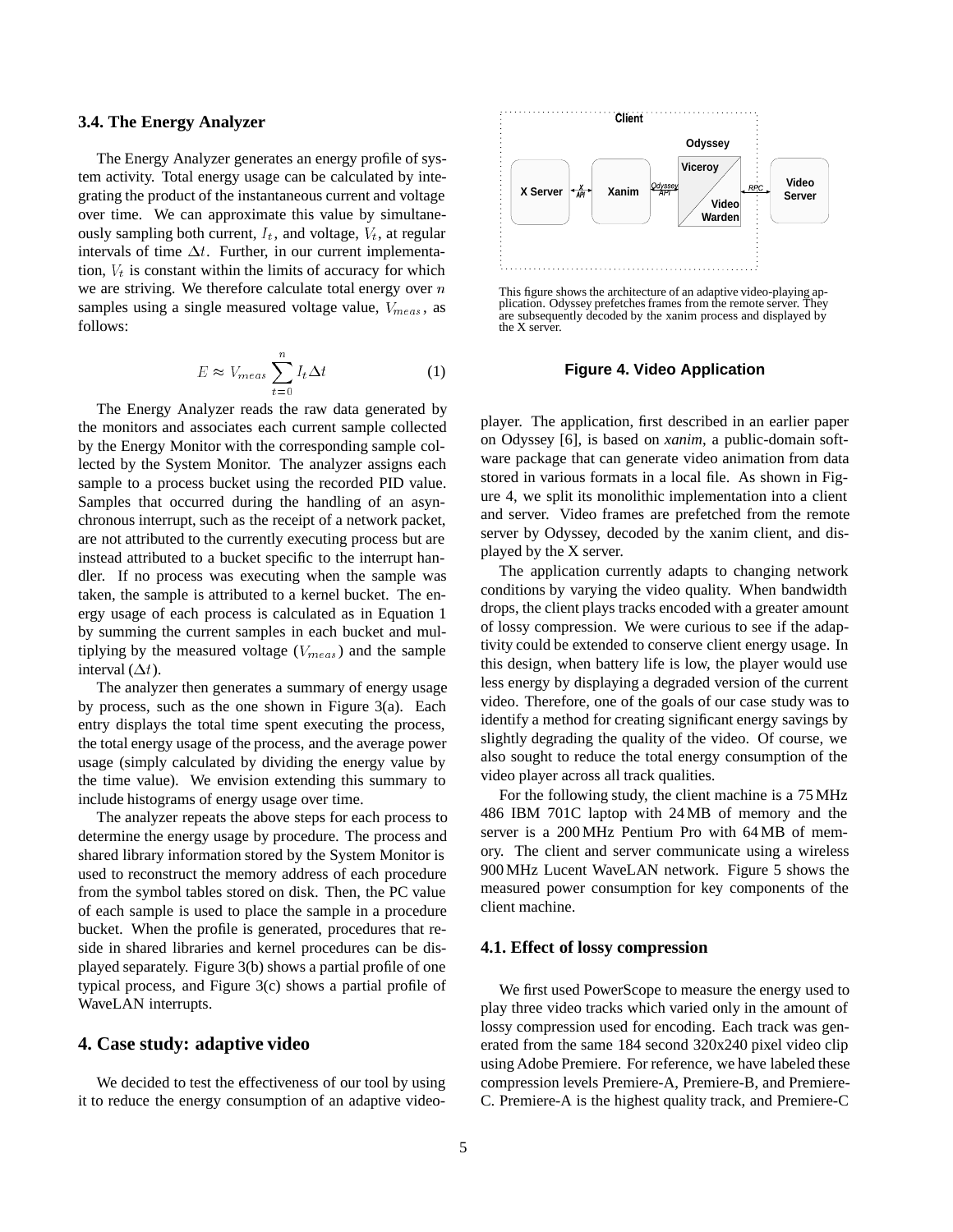| Component      | <b>State</b>  | Power $(W)$ |
|----------------|---------------|-------------|
| <b>Display</b> | <b>Bright</b> | 4.87        |
|                | Dim           | 3.99        |
| WaveLAN        | Idle          | 1.57        |
|                | Standby       | 0.15        |
| Disk           | Idle          | 1.06        |
|                | Standby       | 0.17        |
| Other          | Idle          | 1.11        |

This figure shows the measured power consumption of components of the IBM 701C laptop in their various power states. Power consumption is slightly but consistently superlinear; for example, the machine consumes 8.69 W when the screen is at its brightest and the disk and network are idle, which is 0.08 W more than the sum of the individual power consumption of each component when measured separately. The last row displays the power consumed by the laptop when the disk, screen, and network are all powered off. Each reported value is the mean of five trials — in all cases, the sample standard deviation is less than 0.01 W.

#### **Figure 5. Power Measurements for IBM 701C**

| Encoding   | Display | <b>Size</b>      | Data Rate  |
|------------|---------|------------------|------------|
| Premiere-A | 320x240 | 12.1 MB          | $515$ Kb/s |
| Premiere-B | 320x240 | 7.0 MB           | $296$ Kb/s |
| Premiere-C | 320x240 | $2.8$ MB         | $120$ Kb/s |
| Premiere-A | 160x120 | 4.9 MB           | $206$ Kb/s |
| Premiere-C | 160x120 | $1.0 \text{ MB}$ | 44 Kb/s    |

This figure shows the characteristics of the five video tracks used in this case study. All tracks were generated from the same video clip and are 184 seconds in length. From left to right, the columns describe the amount of lossy compression used to encode the video, the size of the video display (in pixels), the size of the video (in megabytes) and the data rate (in kilobits per second). All tracks were encoded in QuickTime CinePak format using Adobe Premiere. Premiere-A is the highest quality track. Premiere-C is the lowest.

### **Figure 6. Video Track Characteristics**

is the lowest. The basic characteristics of the video tracks are shown in the first three rows of Figure 6.

The results of this experiment are shown in Figure 7(a). To our surprise, playing tracks with greater compression results in only a small (13.5%) reduction in energy usage. Analysis of the energy usage by process revealed that compression significantly reduces the energy used by networkrelated activities (the Odyssey process and asynchronous WaveLAN interrupts) and the xanim video player. However, the energy consumed by the X server remains relatively unaffected by the amount of compression, most probably because it operates only on data that has already been decoded.

#### **4.2. Effect of display size**

We next decided to try to reduce the X server's energy usage by reducing the size of the video display from 320x240 pixels to 160x120. We therefore generated two 160x120 tracks, one encoded at Premiere-A and one encoded at Premiere-C, from the same video clip used in the previous experiment. Figure 7(b) shows the effects of reducing the display size for both encodings.

Despite having a greater data rate, the Premiere-A 160x120 video consumes less energy than the Premiere-C 320x240 video. The greater energy usage for networkrelated activities is more than compensated for by an approximately 75% reduction in energy usage by the X server. When the Premiere-C 160x120 video track is played, the largest energy reduction (24.3%) is achieved. The majority of the energy consumption for this track occurs when the CPU is idle.

We conjectured that this behavior indicated that most of the energy was now being consumed by keeping hardware devices such as the network and disk in their idle states. To test this, we measured the power expended by the profiling computer with the screen on, and the CPU, network, and disk idle. This configuration uses 7.80 Watts, which projected over the length of the video accounts for 1434 Joules, or 94% of the total energy consumed by the Premiere-C 160x120 track. Clearly, this value represents the upper bound on the energy savings that can be achieved by degrading the video without changing the power state of client hardware components.

#### **4.3. Effect of network power management**

These results led us to explore the feasibility of powering down hardware components when they are not in use. Although the display accounts for the majority of the energy consumed by the client, it is difficult to imagine how it could be disabled while the video is playing. Our efforts therefore concentrated on the network interface and the hard drive.

As shown in Figure 5, completely powering down the WaveLAN interface achieves a power savings of 1.57 Watts. However, restarting the interface from this state requires 137 milliseconds, which is less than ideal for a networkintensive application like our video player. Fortunately, our WaveLAN hardware supports the ability to disable only those components that can be quickly restarted, including the RF-modem. We modified our NetBSD WaveLAN driver by adding ioctl operations which support transitions to and from this standby mode. Our measurements indicate that the interface consumes only 0.15 Watts while in standby mode and requires only 0.81 milliseconds to resume transmission.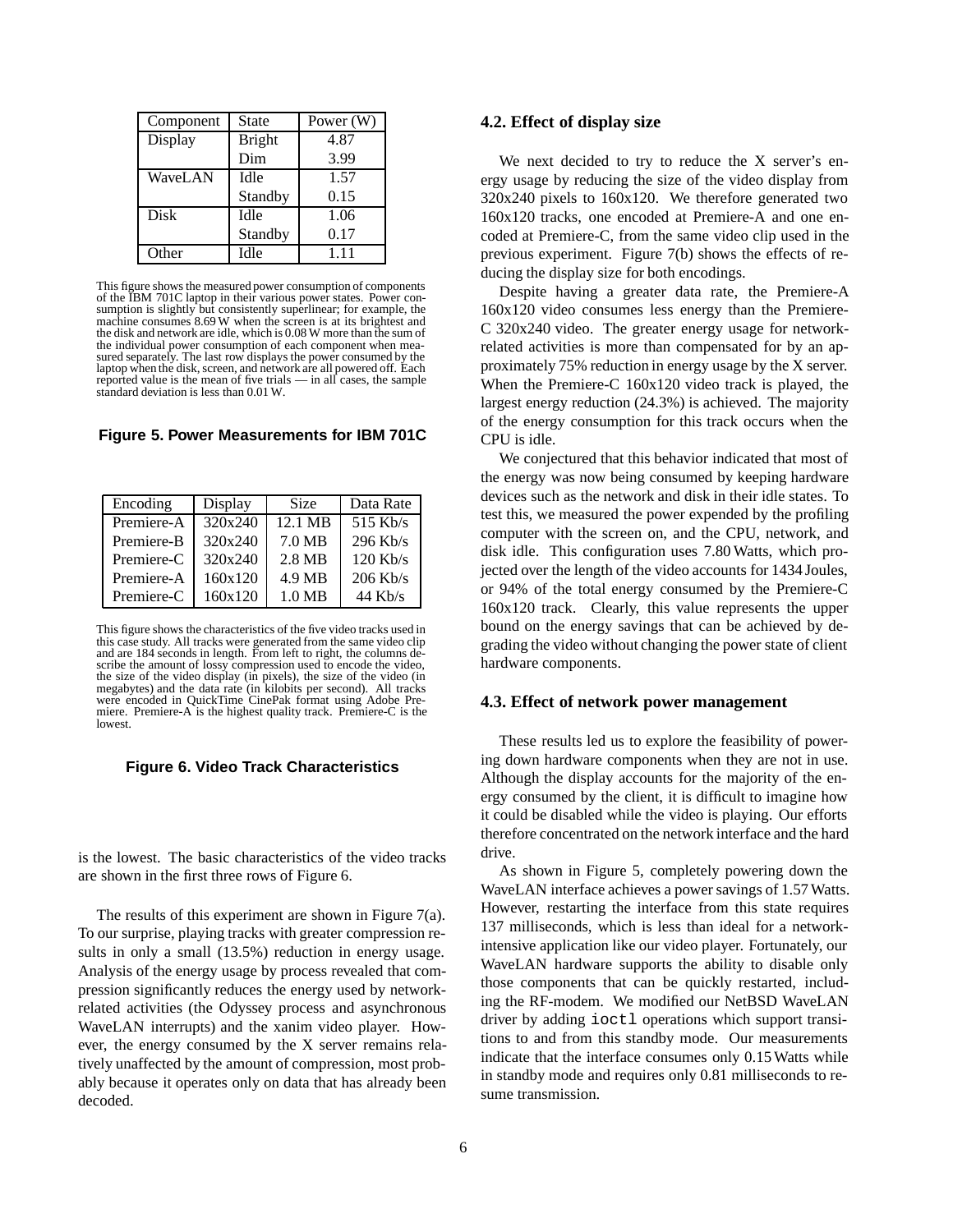

This figure shows the amount of energy used by the video player when various power saving strategies are applied. Part (a) shows the effect of varying the amount of lossy compression. Part (b) shows the effect of reducing the size of the video display. Part (c) shows the effect of switching the network interface to standby mode when not in use. Part (d) shows track.

**Figure 7. Reducing the Energy Consumption of a Video Player**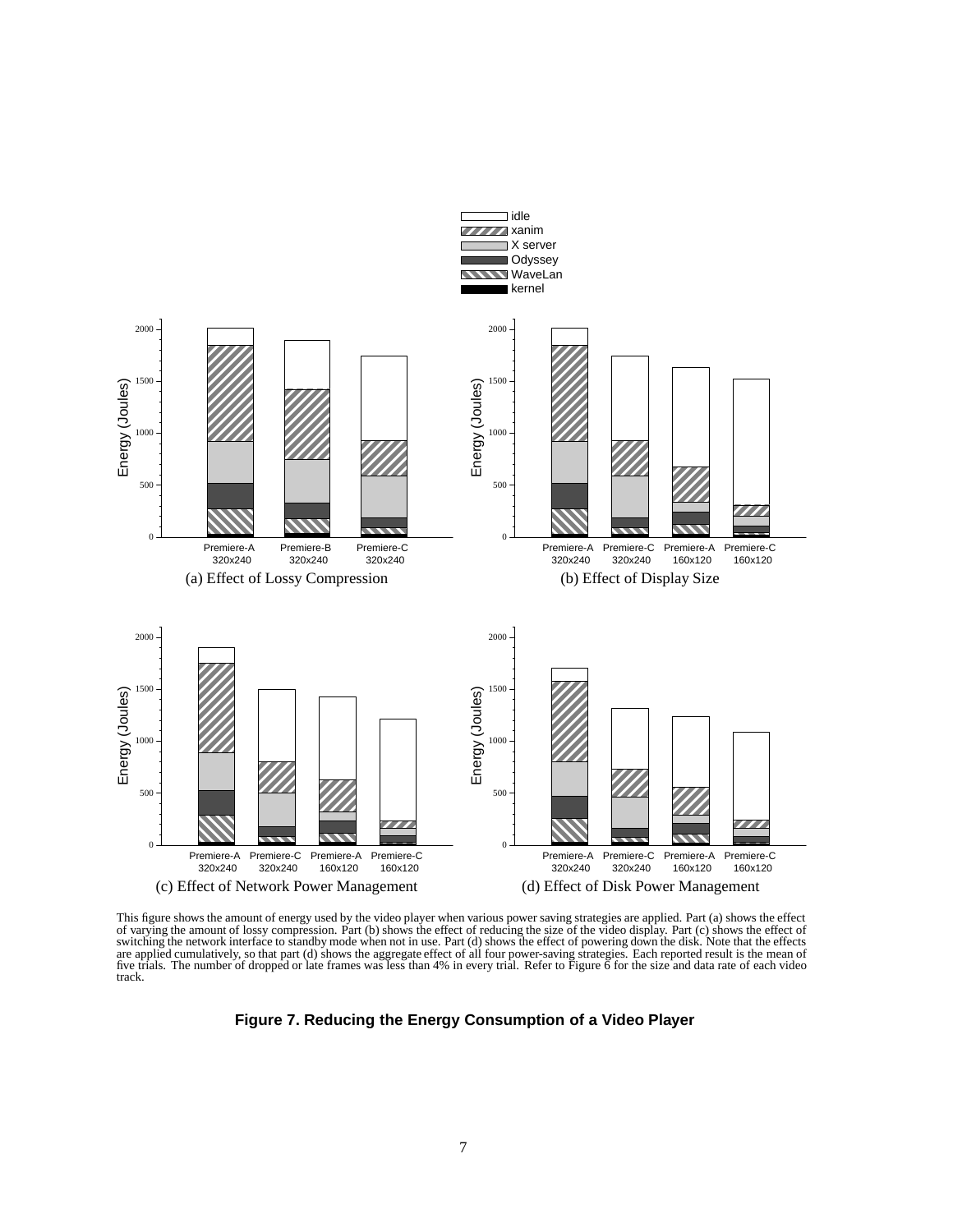We next modified Odyssey to manage the power state of the WaveLAN interface. Odyssey fetches frames from the server using a RPC protocol. After each RPC completes, Odyssey puts the interface into standby mode until it is ready to initiate the next RPC. Here, we assume that the video player is the only application using the network.

As shown in Figure 7(c), network power management reduces the energy consumption of all tracks, achieving greater reductions for tracks which require less network activity. The video player consumes 33.1% less energy playing the Premiere-C 160x120 track (the rightmost bar in Figure 7(c)) compared to playing the Premiere-A 320x240 track (the leftmost bar in Figure 7(c)). When compared to playing the Premiere-A 320x240 track with no network power management (the leftmost bar in Figure 7(a)), the energy reduction is 36.9%.

#### **4.4. Effect of disk power management**

Since the video player buffers frames entirely in memory, the disk is not required when playing a video. We therefore modified Odyssey to power down the disk when the video first starts to play. As shown in Figure  $7(d)$ , this reduces the amount of energy needed to play each track by approximately 195 Joules. With both network and disk power management, degrading the quality of the video provides an energy savings of 36.3%. This value is calculated by comparing the Premiere-C 160x120 track (the rightmost bar in Figure 7(d)) with the 320x240 Premiere-A track (the leftmost bar in Figure  $7(d)$ ). Cumulatively applying all optimizations in this case study achieves a 46.2% energy savings compared to playing the Premiere-A 320x240 track without power management (the leftmost bar in Figure  $7(a)$ ).

# **5. Related work**

To the best of our knowledge, PowerScope is the first tool that maps energy consumption to program structure. At the same time, our development of the tool was motivated by previous work in CPU profiling. In particular, the implementation of the System Monitor is closely related to similar components of continuous profilers such as Morph [9] and DCPI [1].

Several researchers have previously investigated power management in the context of wireless networks and disks. Stemm and Katz [7] measured the power consumption of several network interfaces. They also presented simulation results showing how powering down the network interface could reduce energy consumption for e-mail and webbrowsing applications. Kravets and Krishnan [4] proposed a transport-level protocol which powers down the network interface for short periods and measured the reduction in

energy consumption for communication patterns typical of common applications. Douglis et al. [3] investigated the energy implications of various strategies for powering down the disk.

# **6. Conclusion**

We believe PowerScope is a valuable tool that can facilitate further research in developing energy-efficient mobile applications. We are greatly encouraged by our initial study which reduced the energy consumption of an adaptive movie player by 46%. Our current plans for the tool include several enhancements.

In the short-term, we plan to repeat the movie player case study for at least one additional laptop computer. This will have the dual purpose of verifying the robustness of our tool across multiple hardware platforms and allowing us to obtain measurements for a more modern computer. We also plan additional experiments to carefully calibrate the performance of the tool.

In the longer-term, we plan to incorporate a more detailed model of the relationship between energy usage and battery life. In addition to total energy usage, other factors such as peak power levels can significantly effect battery life. Our enhancement would be mostly to the analyzer component since we currently collect sufficiently detailed sample data to support more complex analysis.

Finally, we plan to use our tool to investigate the behavior of multiple adaptive applications which concurrently access hardware components such as the network and disk. In this and other areas of investigation, PowerScope promises to be of considerable assistance.

# **Acknowledgements**

Tom Martin helped us considerably with his many useful suggestions and his assistance with our experimental setup. Bob Baron provided us with his NetBSD kernel expertise. Dushyanth Narayanan, David Petrou, Eric Tilton, and Kip Walker provided much useful feedback during the course of this project.

# **References**

- [1] J. M. Anderson, L. M. Berc, J. Dean, S. Ghemawat, M. R. Henzinger, S.-T. A. Leung, R. L. Sites, M. T. Vandevoorde, C. A. Waldspurger, and W. E. Weihl. Continuous Profiling: Where Have All the Cycles Gone? In *Proceedings of the 16th ACM Symposium on Operating Systems and Principles*, Saint-Malo, France, October 1997.
- [2] Board on Army Science and Technology, National Research Council. *Energy-Efficient Technologies for the Dismounted Soldier*, 1997.